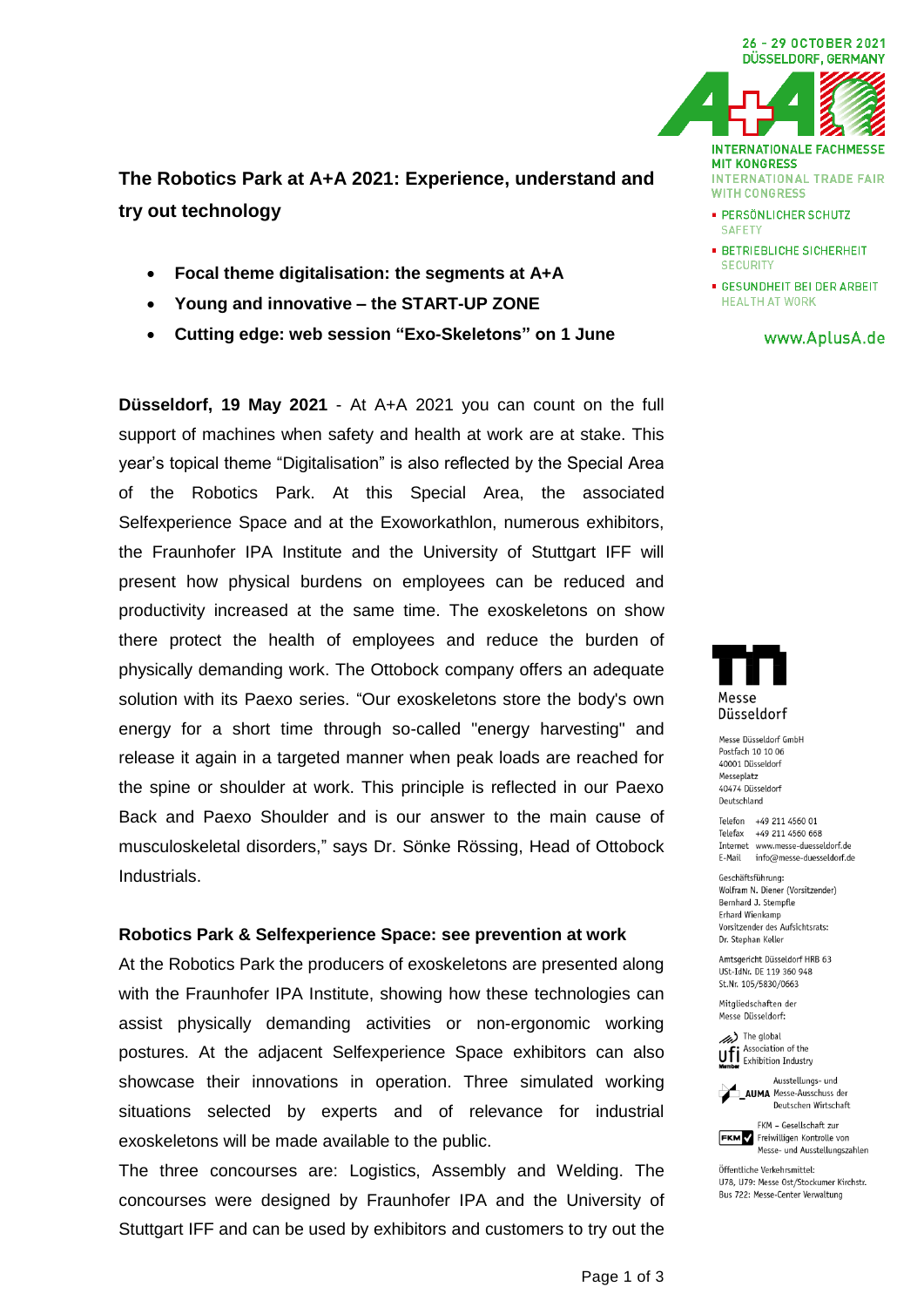various exoskeletons. "With the Selfexperience Space, we want to show that industrial exoskeletons are fascinating new devices. They are being developed and used to support physical work," says Dr. Urs Schneider of Fraunhofer IPA. For information on participation in the Robotics Park and the Selfexperience Space go to: [Robotics Park & Selfexperience](https://www.aplusa.de/de/Home/Fokusthemen/Robotics_Park)  **[Space](https://www.aplusa.de/de/Home/Fokusthemen/Robotics_Park)** 

#### **EXOWORKATHLON: live study on load control**

-

As an additional feature of the Robotics Park, Fraunhofer IPA and the University of Stuttgart IFF will organise the EXOWORKATHLON. Here another concourse will be installed that young subjects (apprentices and technical college students) will complete with and without exoskeletons. Various jobs will be performed with a view to demonstrating and discussing functionalities in terms of user feedback, ergonomics, metabolism and production quality of exoskeletons.

### **START-UP ZONE – young and innovative companies in focus**

At the special START-UP ZONE young and innovative companies from all over the world will be in the limelight. Firms established less than five years ago can still secure a place for themselves with a view to meeting the top decision-makers in occupational safety and health along with experts and figures from business, research and policy-making.

A place in the international START-UP ZONE comes with a number of perks included: such as attractive stand design and inclusion in the marketing measures promoting the START-UP ZONE, to name but two. Those wanting to register for the international START-UP ZONE will find more details at [www.aplusa.de/start-up](https://www.aplusa.de/de/Aussteller/Aussteller_werden/Start-Up-Zone) or can contact Ms Anja Theiss-Wirth direct by phone on +49 211 4560-592 or e-mail at [TheissA@messe-duesseldorf.de.](mailto:TheissA@messe-duesseldorf.de)

### **BMWi: financial support for German start-ups**

In addition to this, German start-ups are once again eligible for the grant scheme offered by the Federal Ministry for Economics and Energy (BMWi) in 2021. The BMWi will then reimburse them for up to 60% of the costs for exhibiting at A+A.



- · PERSÖNLICHER SCHUTZ **SAFETY**
- **BETRIEBLICHE SICHERHEIT SECURITY**
- GESUNDHEIT BEI DER ARBEIT **HEALTH AT WORK**

www.AplusA.de